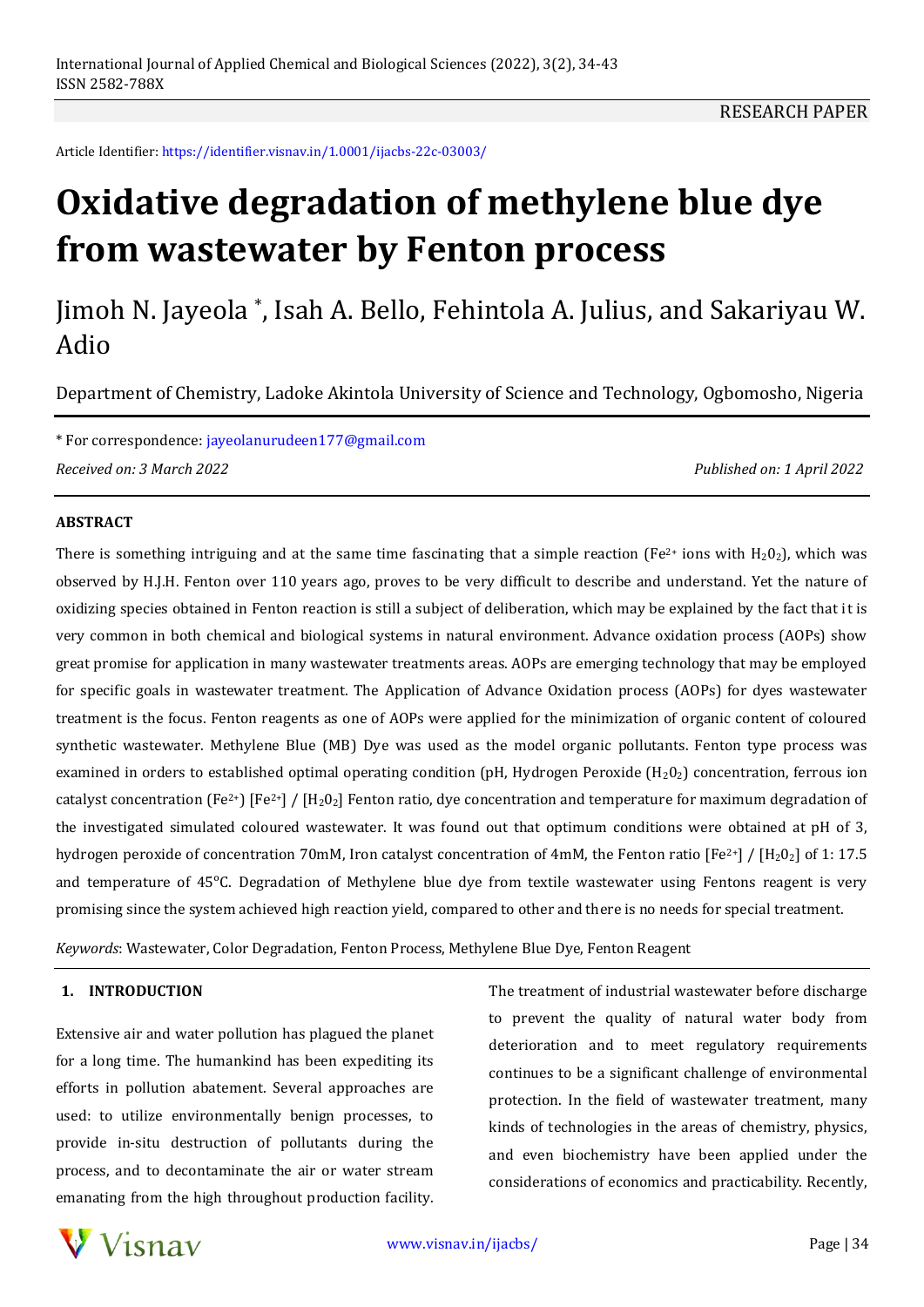considerable interest has been shown by researchers all over the world in the application of Advanced Oxidation Processes (AOP's) for the destruction of organic and inorganic contaminants in aqueous streams. Many literatures have reported that a lot of toxic or hazardous industrial chemicals could be destroyed by this novel technique. However, even faster decomposition is needed to carry out the oxidation at the commercial level, and in some cases, more toxic intermediates are produced during the degradation of parent chemicals.

The treatment of spent dye wastewater effluent is a growing concern for the textile industry because of aesthetic conditions, as well as eco toxicological issues regarding colored rinsing and process wastewater and the impact of that wastewater on the receiving streams. As regulations become more stringent, the effectiveness and cost of treatment processes becomes more significant. Conventional biological treatment can be ineffective for color removal, but chemical oxidative processes seem to provide an opportunity for future use in industrial wastewater. The concept behind an AOP is that exposure of a strong oxidizing agent exposed to UV light generates hydroxyl free radicals which are even stronger oxidants [1]. Color reduction in textile wastewater is measured in terms of absorbance by UV-VIS Spectrophotometer. Two other analyses commonly used for the analysis of wastewaters are total organic carbon (TOC) and chemical oxygen demand (COD), neither of which is specific for determining color reduction. A reduction in color level following the addition of an oxidant can occur either by degradation or alteration of the conjugated system of the dyes with the potential to create even more toxic chemicals in the effluent [2]. The toxicity associated with color degradation will prove to be an important factor in the choice between oxidative treatments. Previous research into the decolourization of dyes and spent textile dye effluent by chemical oxidation appeared to focus on specific dye decomposition (rates and kinetic models),

initial dye concentrations, and hydrogen peroxide concentrations, and UV intensity with different contact times as important factors affecting color reduction.

This project is designed to investigate the potential of Fenton reagent for the degradation of Methylene blue as model thiazine dye compound. The specific objectives are (i) to determine the effects of  $pH$ ,  $H_2O_2$  dose, Ferrous dose, Fenton ( $H_2O_2$  +FeSO<sub>4</sub>); Fenton ratio ( $H_2O_2$ ; FeSO<sub>4</sub>), temperature and initial Methylene blue concentration on degradation efficiency and their optimization, (ii) to calculate the decolourization efficiency under different reaction conditions.

#### **2. METHOD AND MATERIALS**

#### *2.1. Preparation of Solution*

#### *2.1.1. Dye solutions*

The dye solutions were prepared by dissolving a known amount of dye in distilled water, followed by quantitative transfer of the resulting dye solutions into 1000mL standard flask before filling to the mark with distilled water. The flasks were covered with aluminum foil to avoid degradation by laboratory fluorescent lights. For most of the experiments, dye solutions of 20ppm concentration were prepared by dissolving 0.02g in distilled water and making the solution quantity to 1L.

# *2.1.2. Hydrogen peroxide*

Concentrations of hydrogen peroxide (30%w/v) ranging from 10mM-80mM were prepared from the stock solution using dilution law. Preparing 30mM of hydrogen peroxide solution 3.4mL of the stock solution was accurately measured and transferred to the1000mL standard flask and then filled to the mark with distilled water.

#### *2.1.3. Ferrous sulphate hydrated (FeSO4.7H2O)*

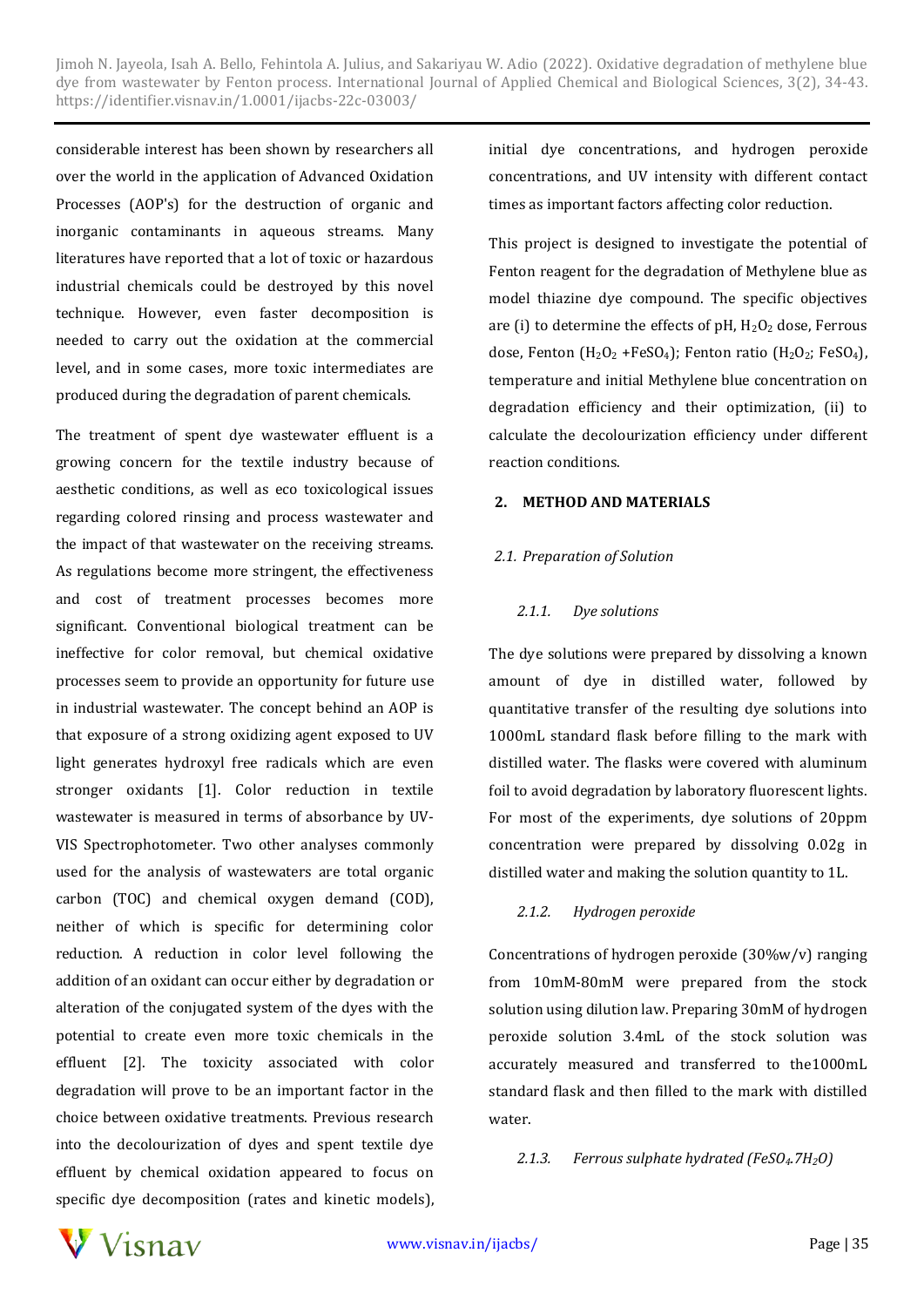

It was prepared by dissolving requisite quantity of the salt in distilled water, followed by quantitative transfer into 1000mL concentrations of the catalyst was varied within the range of 2-6mM.

#### *2.2. Degradation Experiment*

The reactor was initially loaded with 200mL of MB aqueous solution, adding 5mL of ferrous catalyst, following by adjusting the pH value. Continuous mixing was maintained by means of magnetic stirrer. The reaction was initiated by adding  $5mL$  of  $H_2O_2$  and the time was recorded. The reaction was terminated by adding 0.5mL of 10M NaOH [3]. The degradation of methylene blue dye was carried out in batch operation. Temperature was controlled through a thermostat. Experiments were performed in triplicate and results were given as the mean values.

# *2.3. Efficiency of the Colour Degradation*

The efficiency of the colour degradation is expressed as percentage ratio of the decolourized dye absorbance to that of initial one [4-5].

Column degradation percentage = 
$$
A_0 - A_t
$$
 X 100

\n $A_0$ 

\n...

eq. 1

**Where** 

A0= initial absorbance at 664nm,

At=absorbance of the dye at reaction time t (mins) at 664nm.

#### **3. RESULTS AND DISCUSSION**

The effectiveness of various oxidative treatments for reducing colour in methylene blue dye solution was evaluated in batch reactors at specific temperatures. A matrix of experimental variables was developed in which the pH,  $H_2O_2$  concentration, FeSO<sub>4</sub>.7H<sub>2</sub>O concentration were varied and applied to the simulated textile waste water dye solution. The goal was to evaluate the best effective treatment i.e Fenton Reagent for reducing the colour of methylene blue (MB) thiazine dye solution used in textile dyeing operations and other areas.

# *3.1. Effect of pH on Fenton process*

Fenton oxidation is known as a highly pH dependent process since pH plays important role in the mechanism of HO generation in Fenton reaction. The hydroxyl radicals can be efficiently formed under acidic conditions [6]. To find the optimum pH for maximum degradation of MB dye solution, a series of experiments were conducted at different pH values in the range of 2-7 by adding either H<sub>2</sub>SO<sub>4</sub> or NaOH. The effect of pH on decolourization of MB dyes by Fenton process (figure 1). This figure shows that pH significantly influences the dye degradation. At pH more than 5, as evident from the figure, a very low colour degradation of less than 10% was produced. At high pH, ferrous ions are unstable and they would easily form ferric ions which have tendency to produce a colloidal ferric hydroxo complex. The production of HO• gets slower because of the formation

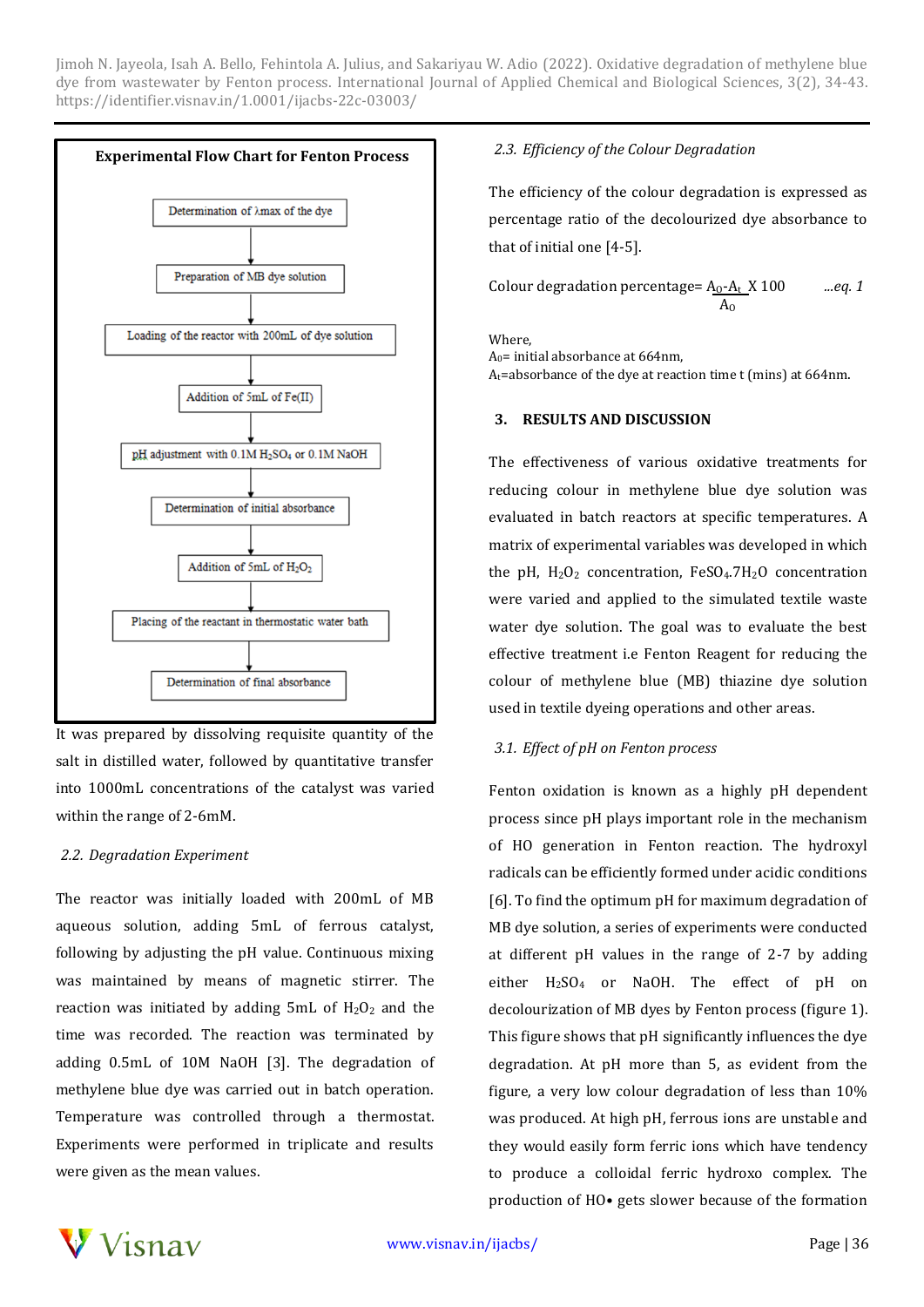

of this species which impeded further reaction of Fe2+ and  $H_2O_2$  . At a pH of 3-5, the degradation percentage obtained was greater than 80%. Under these conditions, sufficient HO $\bullet$  are produced and Fe<sup>2+</sup> is still highly soluble in water at pH 2-5 [7]. In this study, the highest colour removal was achieved at pH 3, where degradation was 93.9% for 60 minutes. However when the pH was dropped to 2, a substantial decrease in degradation efficiency was observed compared to that of pH 3. At pH 2, the degradation percentage was 56.6%.This occurrence could be explained by the high excess of hydrogen ions, behaving as an HO• radical's scavenger according to the reaction scheme (eq. 2).

$$
HO\bullet + H^+ + e^- \rightarrow H_2O \qquad \qquad \dots eq. 2
$$

The initial pH value has to be in acidic range to generate the maximum amount of HO•. Besides, the hydrogen peroxide and ferrous ion are more stable in low pH. Therefore, in order to attain a high degradation of dyes, further experiments in this study were conducted at pH of 3.

# *3.2. Effect of H2O<sup>2</sup> Dose alone*

Hydrogen peroxide plays the important role as an oxidizing agent. To make Fenton process competitive with other processes, it is necessary that the applications represent a low cost operation, which basically implies that a better control of  $H_2O_2$  dosage. The objective of this test was to select the best operational dosage of  $H_2O_2$  in Fenton process. The effect of  $H_2O_2$  concentration on

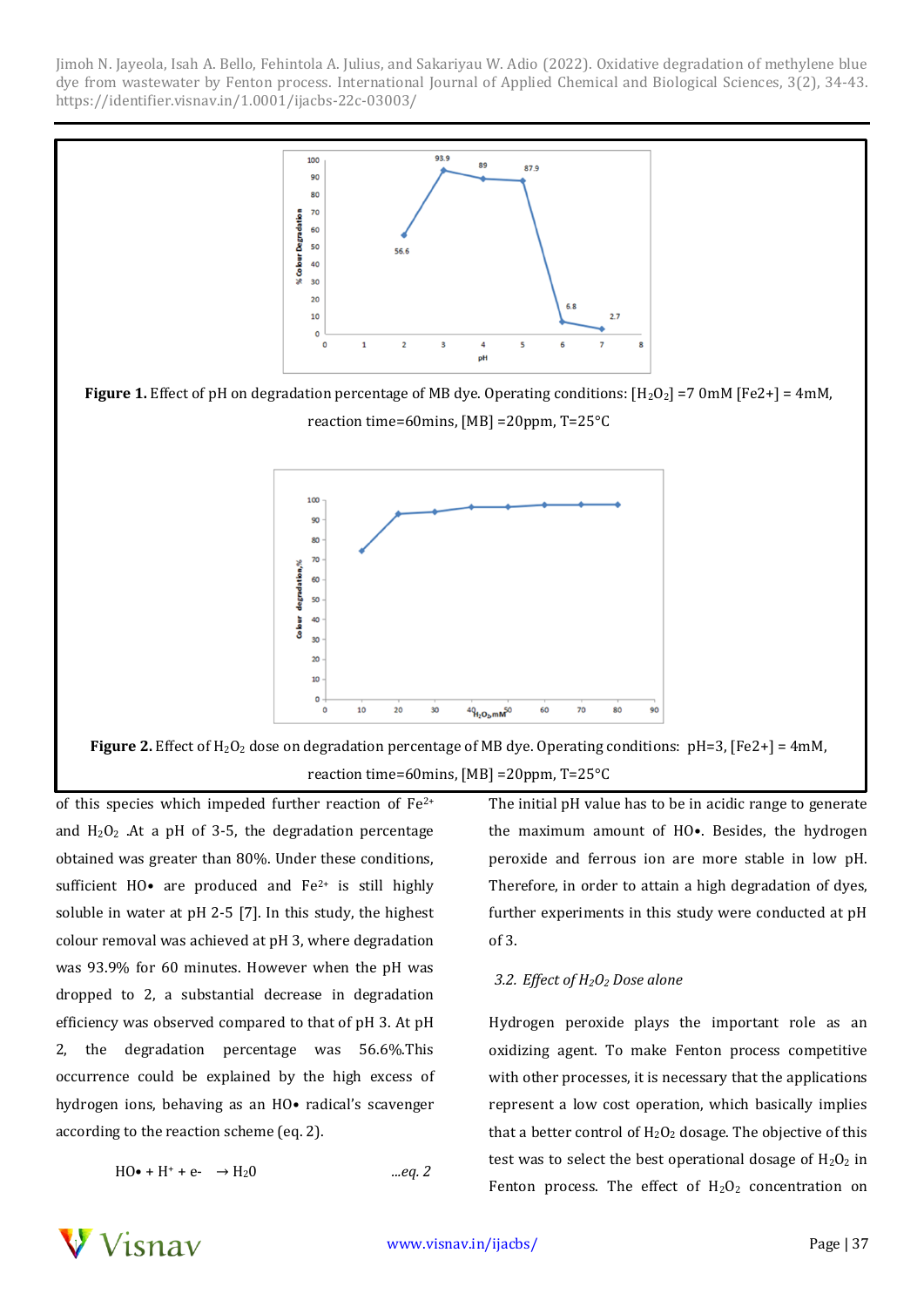

**Figure 4.** Effect of [Fe2+]/ [H<sub>2</sub>O<sub>2</sub>] ratio on degradation percentage of MB dye. Operating conditions: pH=3, [Fe2+] = 4mM, reaction time=60mins, [MB] =20ppm, T=25°C

Fenton's treatment was investigated in a  $H_2O_2$ concentration range between 10mM and 80mM, while keeping the ferrous ion dose, pH, and temperature constant at 4mM, 3 and 25°C respectively. Figure 2 shows the relationship between degradation efficiency of the dye and the concentration of  $H_2O_2$  in Fenton process.

The results indicated that the degradation efficiency increased from 74.3 to 96.3% with increase in  $H_2O_2$ concentration from 10mM to 30mM for 60 minutes of reaction. The increase in colour degradation efficiency was due to increase in hydroxyl radical concentration by addition of  $H_2O_2$ . Further increase from 30mM to 40mM caused no significant change in colour degradation, as it only improved by 0.1%. Doubling the concentration of H2O<sup>2</sup> to 80mM only improved the efficiency by 1.2%. The highest degradation efficiency of 97.6% was achieved with 70mM  $H_2O_2$  dose which was 0.1% higher than that obtained at  $80$ mM of  $H_2O_2$  dose. This little difference was due to the fact that at a higher  $H_2O_2$  concentration scavenging of HO• will take place, which can be expressed by the equation of reaction in scheme (eq. 3).

$$
HO\bullet + H_2O_2 \rightarrow H_2O + HO_2\bullet \qquad \dots eq.3
$$

The result is the formation of per hydroxyl radicals which are significantly less reactive than hydroxyl radicals and thus influence the degradation of the dye [8].

#### *3.3. Effect of Ferrous Dose Alone*

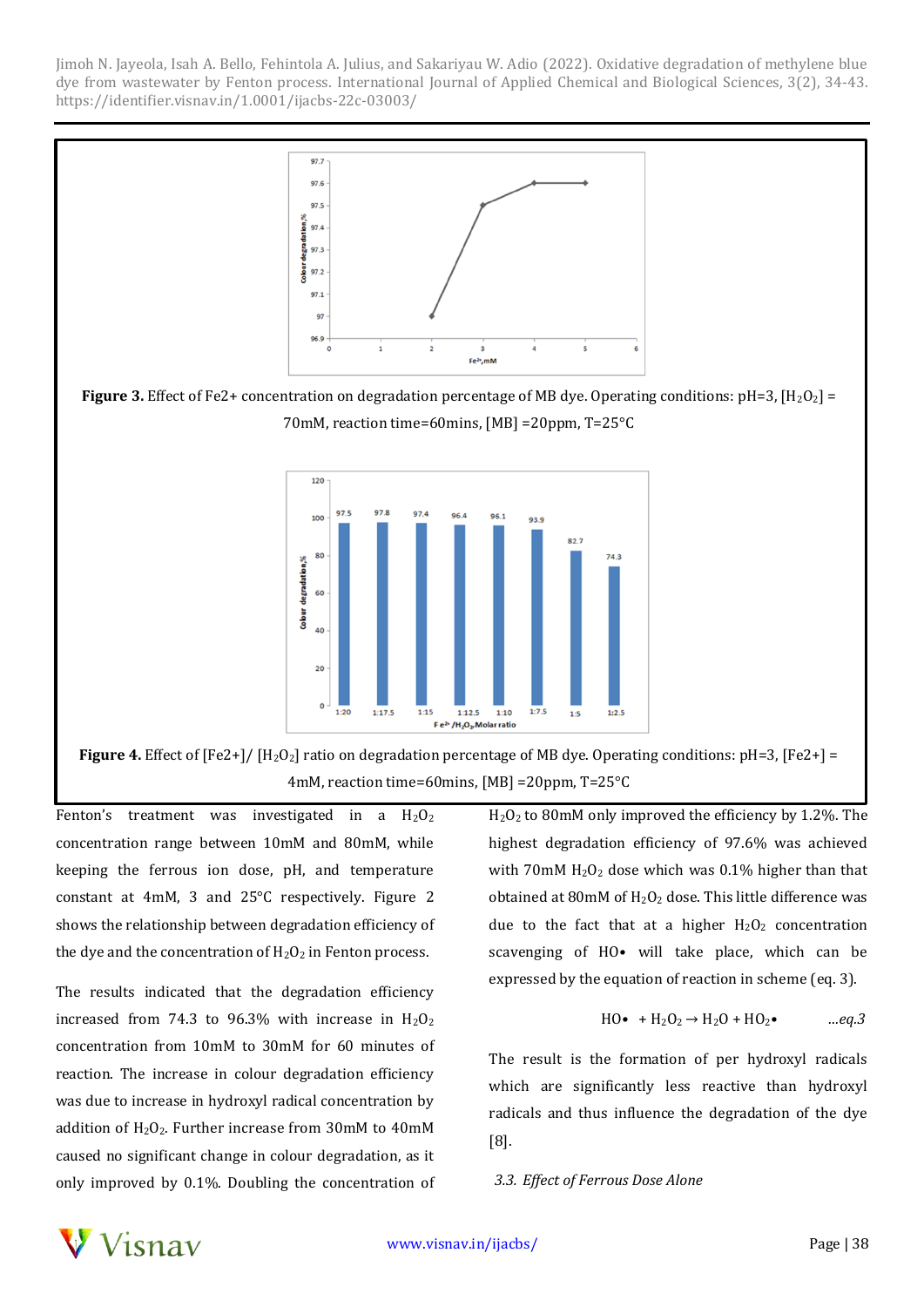

The amount of ferrous ion is one of the main parameters influencing the Fenton process. In general, advanced oxidation of organic compounds is fast when ferrous ion is present at concentration varying between 2 and 5mM, e.g, a concentration range where sufficient HO• are produced and Fe2+ is still highly soluble in water at pH 2- 5 [7]. Iron solubility is one of the obvious aspects in Fenton oxidation because the rate of hydroxyl radical formation is directly proportional to Fe2+ concentration. The effect of the addition of Fe<sup>2+</sup> was studied. Different doses of ferrous catalyst from 2 to 5mM were tested (figure 3), there was no remarkable difference in degradation efficiency with increasing ferrous concentrations. The addition of Fe2+ from 2mM to 4mM

raised colour removal from 97.0% to 97.6 %. But at 4mM to 5mM, colour degradation remained constant with further increase of  $Fe^{2+}$  concentrations. The lower degradation capacity of  $Fe<sup>2+</sup>$  at small concentration was probably due to the lower HO• radical production available for oxidation. On the other hand, the excess of  $Fe<sup>2+</sup>$  may scavenge the formed hydroxyl radical, which could decrease the colour degradation (eq. 4).

$$
HO\bullet + Fe^{2+} \rightarrow HO\cdot + Fe^{3+} \qquad \dots eq.4
$$

The results obtained were in line with the literature report, with increasing ferrous salt concentration, degradation rate of organic compound increases but only to that level where further addition of iron becomes

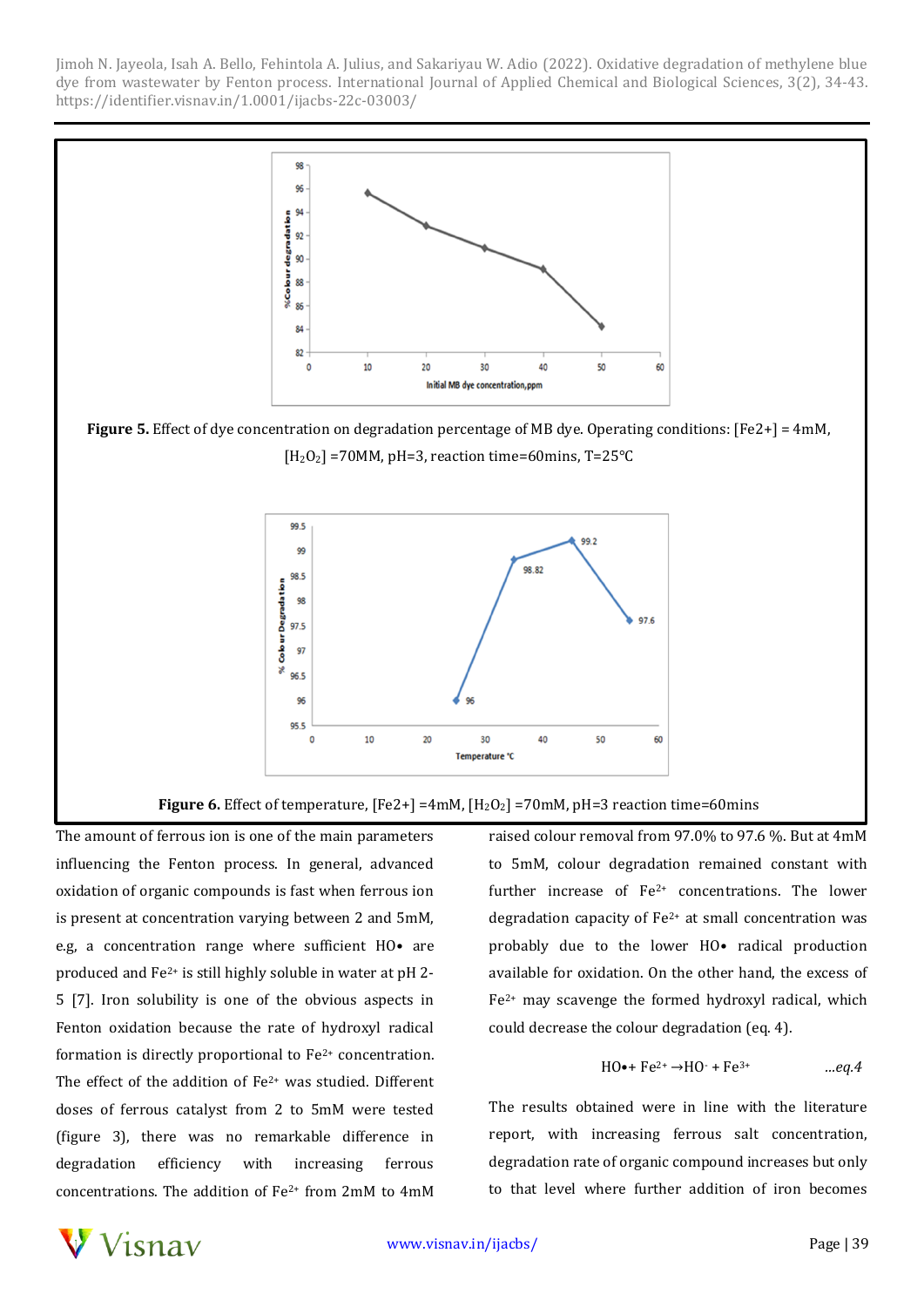insignificant [9]. The concentration of  $Fe<sup>2+</sup> 4mM$  or  $5mM$ can be used as an optimum dosage within this treatment.

#### *3.4. Effect of Fenton ratio*

Both, the ferrous ion (Fe<sup>2+</sup>) and  $H_2O_2$  not only react to form hydroxyl radicals but are also scavengers of hydroxyl radicals by reactions (eq. 4 and 5).

$$
HO\bullet + H_2O_2 \rightarrow H_2O + HO_2\bullet \qquad \qquad \dots eq. 5
$$

The ratio of  $[Fe^{2+}]/ [H_2O_2]$  should affect the rates of hydroxyl radical production and scavenging. Hence it is important to use optimum  $[Fe^{2+}]/[H_2O_2]$ . To observe the optimal initial concentration ratio of  $[Fe^{2+}]/[H_2O_2]$  on the degradation of MB dye, the fixed concentration of 4mM of ferrous ion and 20ppm of the dye were studied at varying hydrogen peroxide to give molar ratios 1:2.5- 1:20.

In this study, it is clear that the best molar ratio is at the value 1:17.5 (figure 4). The results were in close agreement with other studies using Fenton treatment on the degradation of azo reactive dyes which found that the effective condition was established at iron-to– hydrogen peroxide of 1:20 [6].

# *3.5. Effect of the Initial Dye concentration*

Pollutant concentration is an important parameter in wastewater treatment, so to study the effect of initial MB dye concentration on its degradation, the concentration range of 10-50 ppm of MB dye was investigated (figure 5). From the figure above it is evident that the percentage colour degradation decreases with increasing dye concentration. Increasing the dye concentration of MB from 10 to 50ppm decreases the colour degradation from 95.6% to 84.2% after 60 minutes of reaction. The degradation efficiencies were 95.6% (10ppm), 92.8% (20ppm), 90.9% (30ppm), 89.1 % (40ppm) and 84.2 % (50ppm) after 60 minutes of reaction time.

The increase in dye concentration increases the number of dye molecules and not HO• radical concentration and so the removal ability decreases.

# *3.6. Effect of Temperature*

As a practical matter most commercial applications of Fenton Reagent occur at temperature between 20-40 °C. A temperature range of 25-55  $\degree$ C was studied in order to investigate the effect of temperature in the Fenton treatment and the results (figure 6). The color removal increases with increasing temperature. The results indicated that raising temperature from 25 to 45 $\degree$ C has a positive effect on the methylene blue (MB) dye degradation.

At 45 $\degree$ C, the color degradation was 99.2%. Further increase in the temperature of  $10^{\circ}$ C caused a slight decrease in color degradation from 99.2% to 97.6%. In the study optimal temperature of 45 $\degree$ C was detected in the degradation of MB dye as opposed to some literature report  $[10-11]$  in which 30  $^{\circ}$ C was stated as optimal temperature for Fenton oxidation. Another optimal temperature 50 °C was reported on decolourization of some dyes by Fenton like reaction [12]. However observation in this study was in agreement with the finding of Dutta *et al*., (2001) who stated that there was no significant difference in the extent of color degradation in the temperature between  $40^{\circ}$ C-55 $^{\circ}$ C [13]. Although from the literature there were conflicting reports as regards optimal temperatures, what is common in them that removal efficiency declined above the optimal value due to hydrogen peroxide decomposition into oxygen and water being very significant at temperature above  $40^{\circ}$ C-55<sup>°</sup>C.

Perez *et al*., (2002) worked on Fenton and Photo-Fenton oxidation of textile effluents [14]. The simultaneous use of Fenton reagent and irradiation for the treatment of textile wastewater generated during hydrogen peroxide bleaching process is investigated. The experimental

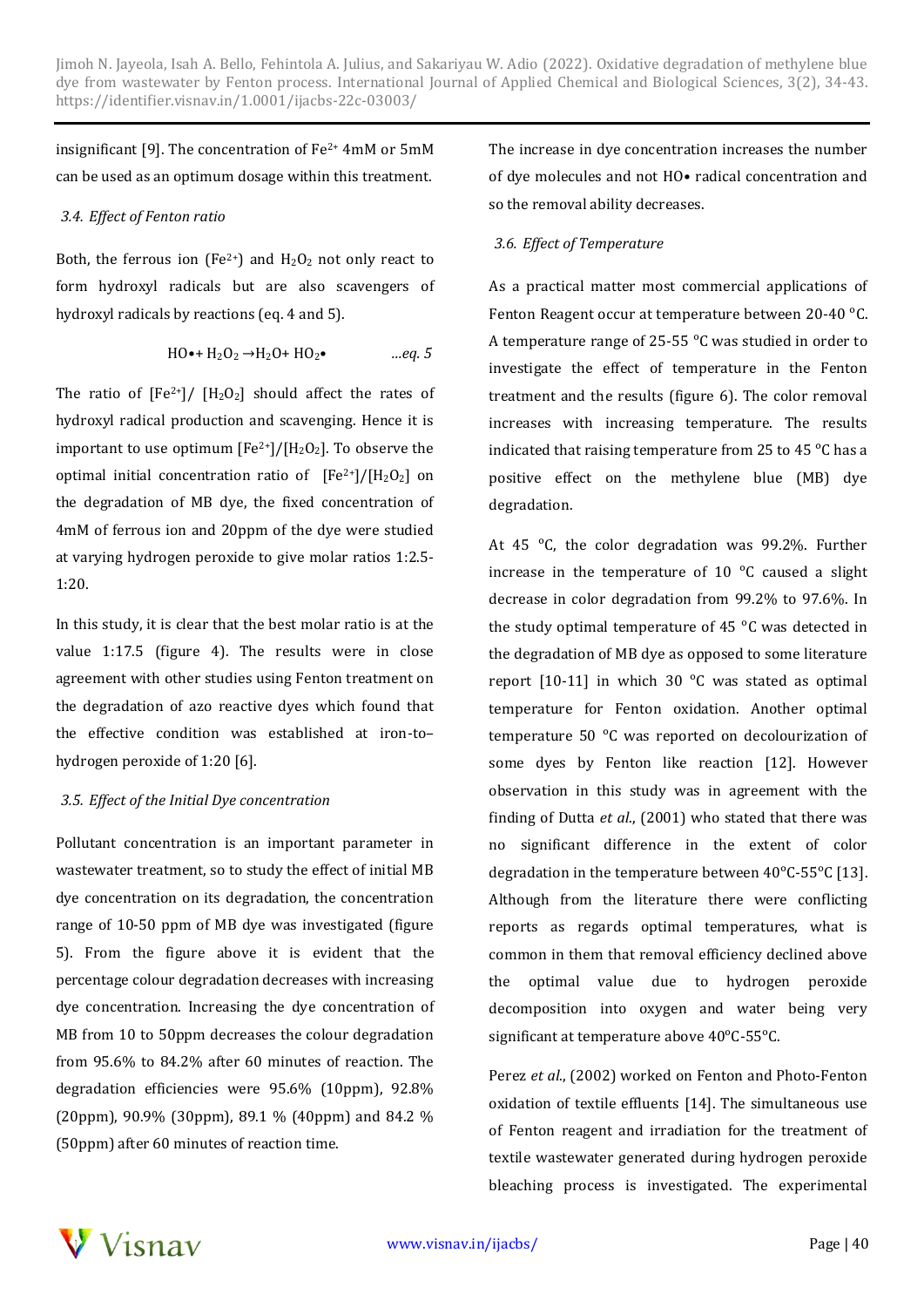conditions tested during this study provide the simultaneous occurrence of Fenton, Fenton-like and Photo-Fenton reactions. The batch experimental results are assessed in term of total organic carbon reduction. Identification of some of the chemical constituents of the effluent was performed by means of GC-MS. Other pollution related features of the initial effluent like COD and colour were also measured. The main parameters that govern the complex reactive system i.e light intensity, temperature, pH, Fe(II) and  $H_2O_2$  initial concentrations have been studied. Concentration of Fe(II) between 0 and 400ppm and  $H_2O_2$  between 0 and 10,000ppm were used. Temperature above 25  $^{\circ}$ C and up to 70 °C shows a beneficial effect on organic load reduction. A set of experiments was conducted under different light source with the aim to ensure the Fenton reaction has been proved to be highly effective for the treatment of such a type of waste water and several advantages for the technique application arise-from the study.

Neamtu Mariana *et al.,* (2003) worked oxidation of commercial reaction azo dye aqueous solutions by the Photo and Fenton like processes by evaluating the degradation of two azo reactive dyes, C.I reactive yellow 84 (RY84) and C.I reactive Red 120 (RR120) by Photo-Fenton and Fenton-like oxidation [6]. All experiments were performed on a laboratory scale set-up. The effect of different reaction parameters such as initial pH, contact time, effect of light and hydrogen peroxide concentration on the oxidation of the dye aqueous solution have been assessed. Effective system conditions were found to be pH of 3,  $H_2O_2$ /Fe molar ratio of 20:1 and UV or solar irradiation. The colour removal efficiency at the optimum conditions during different Fenton-like processes was also evaluated. The toxic potential of the dye's degradation was investigated by the bioluminescence text using the LUMIstox 300 instrument and result were expressed as the percentage

inhibition of the luminescence of the bacteria vibno fisher.

Kavethav *et al.,* (2004) worked on the role of ferrous in Fenton and Photo-Fenton processes for the degradation of phenol [15]. The efficiency of different Fenton-related oxidative process such as Fenton, solar-Fenton and UV-Fenton were examined using phenol as a model compound in simulated and industrial wastewater. A study was conducted to optimize parameter like pH, hydrogen peroxide concentration and ferrous ion concentration governing the Fenton process. At optimum conditions, different Fenton-related process were compared for the degradation of phenol. Increased degradation and mineralization efficiency were observed in photo-Fenton process. The maximum mineralizing efficiency for the phenol with Fenton, solar and UV-Fenton processes were 41%, 96% and 97% respectively. In Fenton process, carboxylic acid like acetic acid and oxalic acid were formed as end products during the degradation of phenol while in photo-Fenton processes, both these ions were identified during the early stages of phenol degradation and were oxidized almost completely at 120mm of the reaction time. In photo-Fenton processes (solar and UV light) complete degradation were observed with  $0.4$ mM of Fe<sup>2+</sup> catalyst as compared to 0.8MM of Fe2+ in conventional Fenton process. In Fenton and solar Fenton processes, an iron reusability study performed to minimize to the amount of iron used in treatment process. The efficacy of Fenton and solar-Fenton processes was applied to effluent from phenol resin-manufacturing unit for the removal and mineralization of pH.

#### **4. CONCLUSION**

The degradation of Methylene blue (MB) dye aqueous solution strongly depends on the system parameters such as pH, hydrogen peroxide concentration  $(H_2O_2)$ , iron catalyst concentration, iron catalyst/H2O2 ratio (Fenton ratio), dye concentration and temperature. It

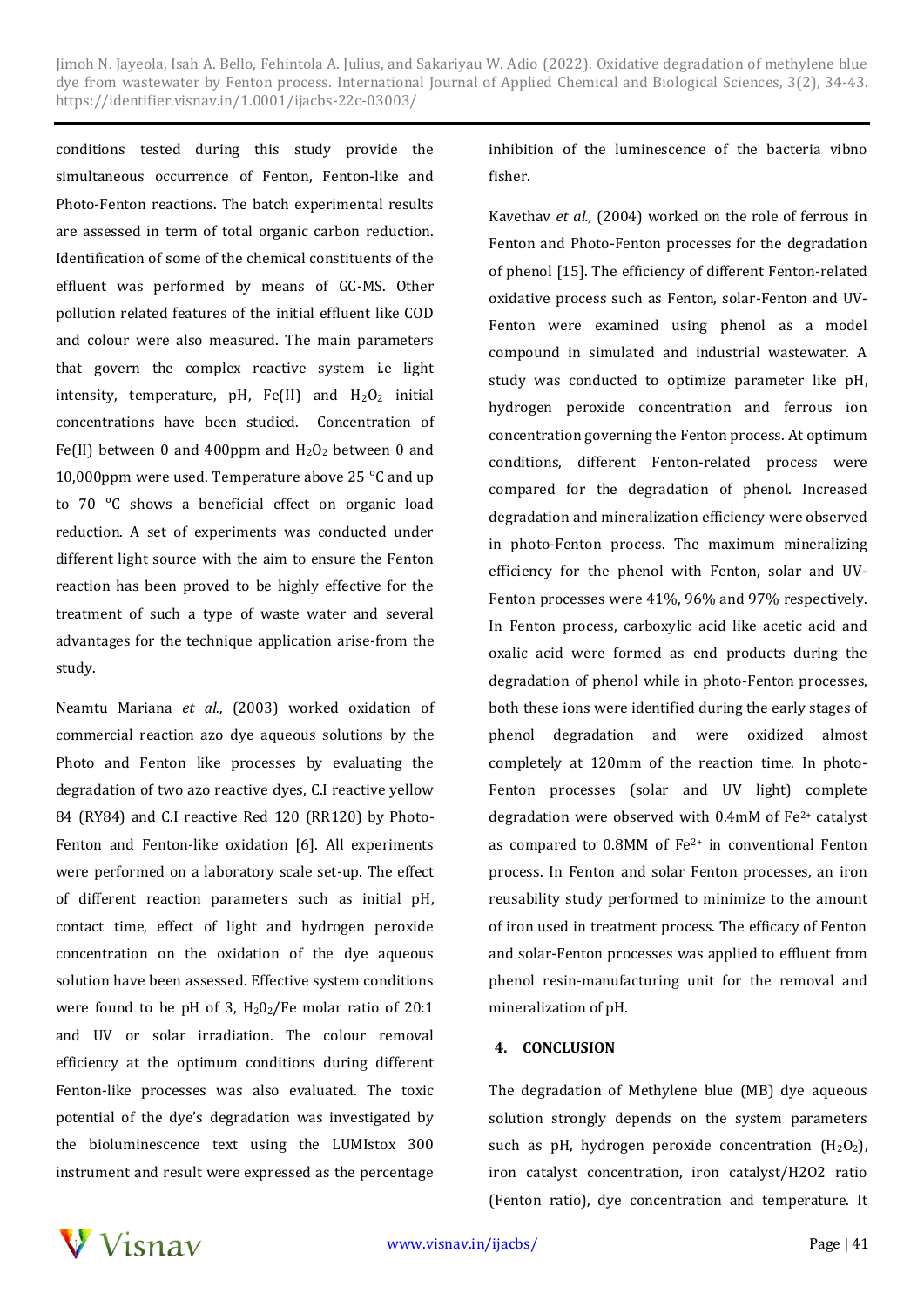was found out that optimum conditions were obtained at pH of 3, hydrogen peroxide of 70Mm, iron catalyst concentration of 4Mm, the  $[Fe^{2+}]/ [H_2O_2]$  ratio of 1:17.5 and temperature of 45 °C.

Degradation of Methylene blue dye from textile wastewater using Fenton process is very promising since the system achieved high reaction yield, offers a costeffective source of hydroxyl radical. It is very simple because the chemical is readily available at a low cost and there is no need for special treatment. The removal of Methylene blue dye from textile wastewater using Fenton reagent can be scaled up for used in industry. The coming set should try and determine the percentage removal of COD using Fenton process.

#### **5. ACKNOWLEDGEMENT**

NA

#### **6. CONFLICT OF INTEREST**

The authors have declared that there is no conflict of interest.

# **7. SOURCE/S OF FUNDING**

NA

# **8. REFERENCES**

- 1. Ince, N.H and Gonenc. D.T., (1997), Treatability of a textile Azo dye by UV/H202 Environmental Technology. **18**:179- 185
- 2. Yang, Y., Wyatt, I. I., Travis, D., & Bahorsky, M. (1998). Decolorization of Dyes Using  $UV/H<sub>2</sub>O<sub>2</sub>$ Photochemical Oxidation. *Textile Chemist & Colorist*, **30***(4)*.
- 3. Xu, X. R., Li, H. B., Wang, W. H., & Gu, J. D. (2004). Degradation of dyes in aqueous solutions by the Fenton process. *Chemosphere*, **57***(7)*: 595-600.
- 4. Meriç, S., Kaptan, D., & Ölmez, T. (2004). Color and COD removal from wastewater containing



- 5. Bello I.A, Giwa A.A, Aderinto O.S, Olabintan A. (2013). Effect of position of substituent on the exhaustion and thermodynamics parameters of 6 monoazo acid and dispersed dye on nylon 6. *Chem Res*: 6-11.
- 6. Neamtu, M., Yediler, A., Siminiceanu, I., & Kettrup, A. (2003). Oxidation of commercial reactive azo dye aqueous solutions by the photo-Fenton and Fenton-like processes. *Journal of Photochemistry and Photobiology A: Chemistry*, **161***(1)*: 87-93.
- 7. Arslan-Alaton, I., Gursoy, B. H., & Schmidt, J. E. (2008). Advanced oxidation of acid and reactive dyes: Effect of Fenton treatment on aerobic, anoxic and anaerobic processes. *Dyes and Pigments*, **78***(2)*: 117-130.
- 8. Bergendahl, J and J. O Shavghnessy, (2004). "Advance oxidation processes for Wastewater treatments" Journal of the New England Water Environment Association, in press.
- 9. Tarr M, (2003). Fenton and modified Fenton methods for pollutant degradation, in chemical degradation methods for waste and pollutants: CRC Press.
- 10. Ramirez, J. H., Costa, C. A., & Madeira, L. M. (2005). Experimental design to optimize the degradation of the synthetic dye Orange II using Fenton's reagent. *Catalysis Today*, **107**: 68-76.
- 11. Von Gunten, U., & Hoigne, J. (1994). Bromate formation during ozonization of bromidecontaining waters: interaction of ozone and hydroxyl radical reactions. *Environmental science & technology*, **28***(7)*: 1234-1242.
- 12. Medien, H. A., & Khalil, S. M. (2010). Kinetics of the oxidative decolorization of some organic dyes utilizing Fenton-like reaction in water.